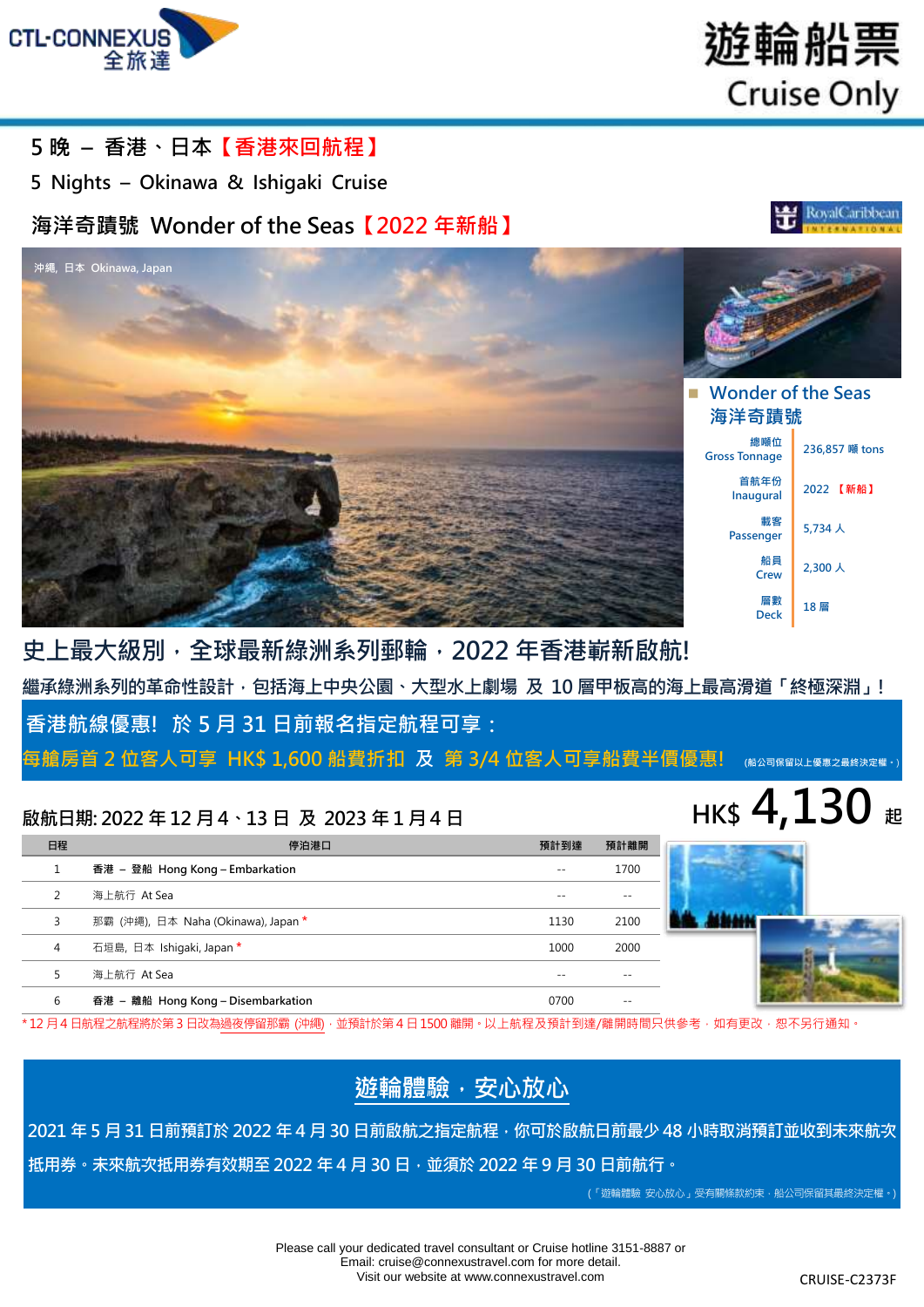Email: [cruise@connexustravel.com](mailto:cruise@connexustravel.com) for more detail.

|  |  |  |  |  |  | 5 晚 – 香港、日本【香港來回航程】 |
|--|--|--|--|--|--|---------------------|
|--|--|--|--|--|--|---------------------|

**5 Nights – Okinawa & Ishigaki Cruise**

## **海洋奇蹟號 Wonder of the Seas【2022 年新船】**

### **啟航日期: 2022 年 12 月 4, 13 日**

| 價目 Price<br>成人佔半房 Sharing twin basis | 原價                                              | 5月31日前報名        | 同房第 3/4 位客人<br>(優惠已計算於價格內,並須於 5 月 31 日前報名) |  |
|--------------------------------------|-------------------------------------------------|-----------------|--------------------------------------------|--|
| 內艙房                                  |                                                 |                 |                                            |  |
| Interior - Cat. 4V                   | нк\$ 6,080 #                                    | нк\$ 4,480 #    |                                            |  |
| 內艙房                                  |                                                 | нк\$ 5,390 #    | нк\$ $1,570$ $\scriptstyle\rm \&$          |  |
| Interior - Cat. 3V                   | нк\$ 6,990 #                                    |                 |                                            |  |
| 海景房                                  |                                                 |                 | нк\$ $1,620$ $\scriptstyle\rm \&$          |  |
| Oceanview - Cat. 4N                  | нк\$ 7,050 $E$                                  | нк\$ 5,450 #    |                                            |  |
| 海景露台房                                |                                                 | нк\$ 6,540 #    |                                            |  |
| Oceanview Balcony - Cat. 4D          | нк\$ $8,140$ #                                  |                 |                                            |  |
| 海景露台房                                |                                                 | нк\$ 8,170 $E$  | нк\$ 2,200 $E$                             |  |
| Oceanview Balcony – Cat. 3D          | нк\$9,770 #                                     |                 |                                            |  |
| 標準套房                                 |                                                 | нк\$ 8,570 #    |                                            |  |
| Junior Suite - Cat. J4               | нк\$ $10,170$ $\scriptstyle\rm \&$              |                 |                                            |  |
| 標準套房                                 |                                                 |                 | нк\$ 2,450 $\text{\tiny{E}}$               |  |
| Junior Suite - Cat. J3               | нк\$ 12,720 $E$                                 | нк\$ 11,120 $#$ |                                            |  |
| 套房                                   |                                                 |                 |                                            |  |
| Grand Suite (1 bedroom) – Cat. GS    | нк\$ $17,290$ $\scriptstyle\rm \scriptstyle \&$ | нк\$ $15,690$ # | нк\$ 4,760 $E$                             |  |
|                                      | $+$ $ \frac{1}{2}$ $+$ $   -$                   |                 |                                            |  |

郵輪雜費 HK \$ 1,480 / 同房第3/4 位客人: HK\$ 740 │ 港口稅 HK \$ 820

### **啟航日期: 2023 年 1 月 4 日**

| 價目 Price<br>成人佔半房 Sharing twin basis     | 原價                                 | 5月31日前報名          | 同房第 3/4 位客人<br>(優惠已計算於價格內·並須於5月31日前報名) |
|------------------------------------------|------------------------------------|-------------------|----------------------------------------|
| 內艙房                                      |                                    |                   |                                        |
| Interior - Cat. 4V                       | нк\$ 5,730 #                       | нк\$ 4,130 $E$    |                                        |
| 內艙房                                      |                                    |                   | нк\$ $1,480$ #                         |
| Interior - Cat. 3V                       | нк\$ 6,580 #                       | нк\$ 4,980 $\,$ # |                                        |
| 海景房                                      |                                    |                   |                                        |
| Oceanview - Cat. 4N                      | нк\$ 6,640 #                       | нк\$ 5,040 $E$    | нк\$ $1,530$ #                         |
| 海景露台房                                    |                                    | нк\$ 6,070 $E$    |                                        |
| Oceanview Balcony - Cat. 4D              | нк\$ 7,670 #                       |                   |                                        |
| 海景露台房                                    |                                    | нк\$ 7,600 $E$    |                                        |
| Oceanview Balcony - Cat. 3D              | <b>нк\$9,200 #</b>                 |                   | нк\$ 2,070 $\,$ $\rm E}$               |
| 標準套房                                     |                                    |                   |                                        |
| Junior Suite - Cat. J4                   | нк\$ 9,590 #                       | нк\$ 7,990 #      |                                        |
| 標準套房                                     |                                    |                   |                                        |
| Junior Suite – Cat. J3                   | нк\$ $11,980$ #                    | нк\$ 10,380 起     | нк\$ 2,300 #                           |
| 套房                                       |                                    | нк\$ $14,690$ #   | нк\$4,480 #                            |
| Grand Suite (1 bedroom) - Cat. GS        | нк\$ $16,290$ $\scriptstyle\rm \&$ |                   |                                        |
| 郵輪雜費 HK \$ 1,480 / 同房第 3/4 位客人: HK\$ 740 | 港口稅 HK\$820                        |                   |                                        |

Please call your dedicated travel consultant or Cruise hotline 3151-8887 or

Visit our website at [www.connexustravel.com](http://www.connexustravel.com/) CRUISE-C2373F





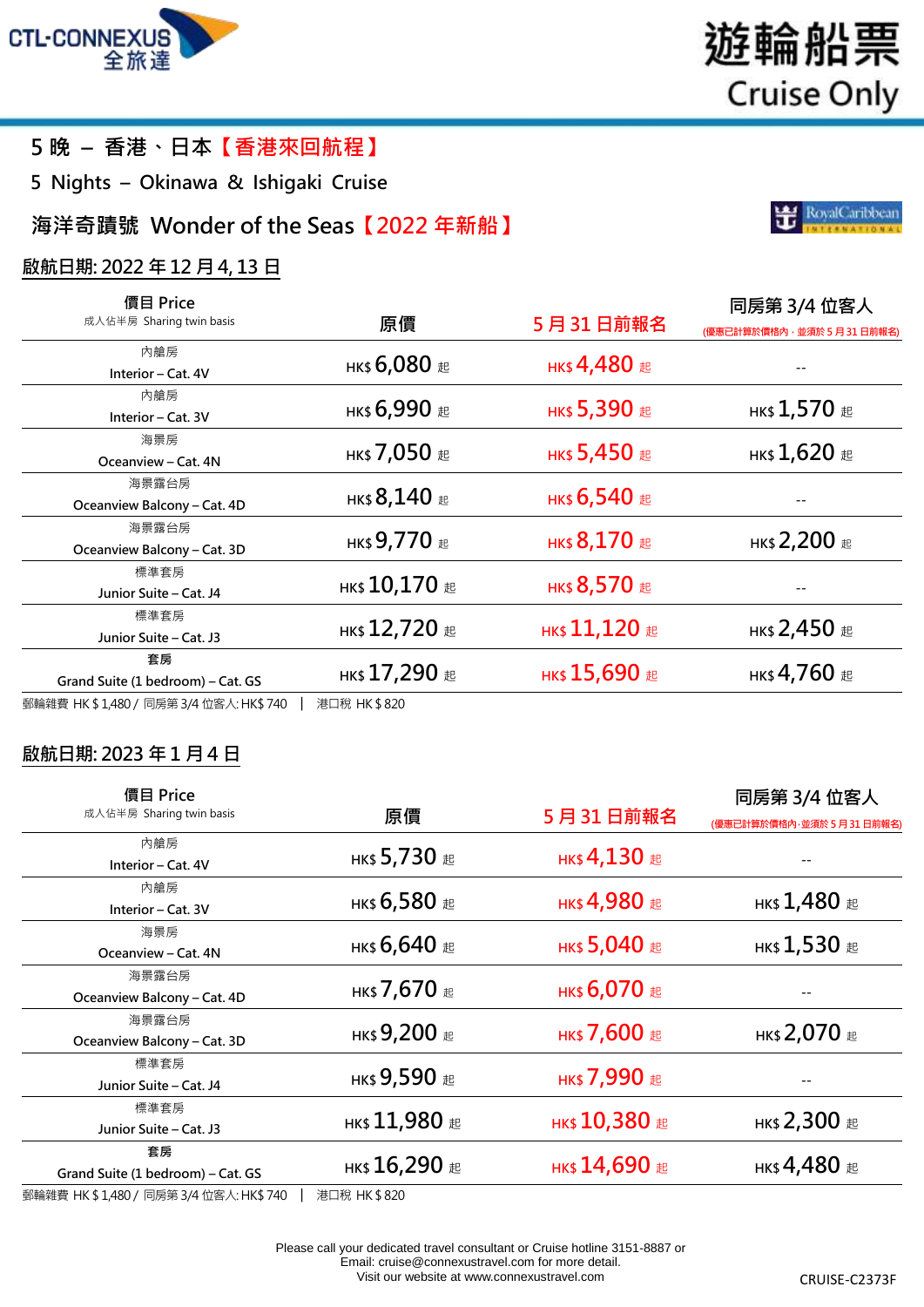



**RoyalCaribbean** 

## **5 晚 – 香港、日本【香港來回航程】**

**5 Nights – Okinawa & Ishigaki Cruise**

## **海洋奇蹟號 Wonder of the Seas【2022 年新船】**

## 8大主題園區



## 旌輪體驗 安心放心

- 1. 登船前檢查旅客及船員的健康狀況
- 2. 避免前往受疫情影響地區
- 3. 客房每日2次全面清潔
- 4. 船上關鍵區域每30分鐘消毒一次
- 5. 船上增添洗手和消毒設施
- 6. 確保100%新鮮、已過濾空氣及每小時換氣高達20次
- 7. 全天候 24/7 提供醫療支援







海景房 Oceanview (4N) 艙房:179 平方呎

海景露台房 Oceanview Balcony (4D / 3D) 艙房:182 平方呎 露台:50 平方呎

艙房:287 平方呎 露台:80 平方呎

艙房:371 平方呎 露台:105 平方呎

Please call your dedicated travel consultant or Cruise hotline 3151-8887 or Email: [cruise@connexustravel.com](mailto:cruise@connexustravel.com) for more detail. Visit our website at [www.connexustravel.com](http://www.connexustravel.com/) example of the critical CRUISE-C2373F